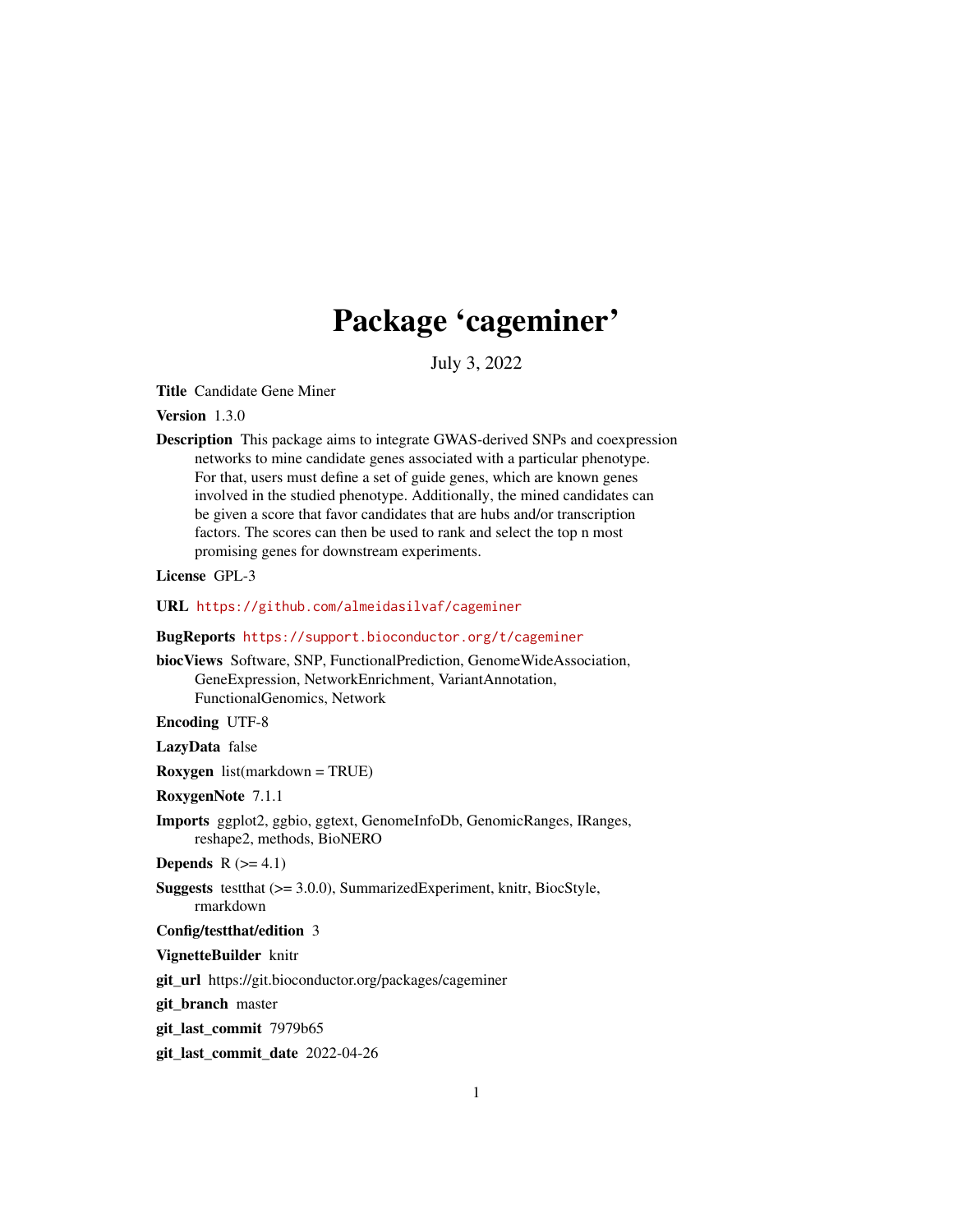<span id="page-1-0"></span>Date/Publication 2022-07-03

Author Fabrício Almeida-Silva [aut, cre] (<<https://orcid.org/0000-0002-5314-2964>>), Thiago Venancio [aut] (<<https://orcid.org/0000-0002-2215-8082>>)

Maintainer Fabrício Almeida-Silva <fabricio\_almeidasilva@hotmail.com>

## R topics documented:

| $\overline{\mathbf{3}}$ |
|-------------------------|
| $\overline{3}$          |
| $\overline{4}$          |
| $\overline{4}$          |
| - 5                     |
| -5                      |
| -6                      |
| -7                      |
|                         |
|                         |
|                         |
|                         |
|                         |
|                         |
|                         |
|                         |
|                         |
| 15                      |

chr\_length *Pepper chromosome lengths*

#### Description

Lengths of pepper chromosomes 1-12 in a GRanges object. The genome for which lengths were calculated (v1.55) was downloaded from http://peppergenome.snu.ac.kr/download.php

#### Usage

data(chr\_length)

#### Format

A GRanges object

#### Examples

data(chr\_length)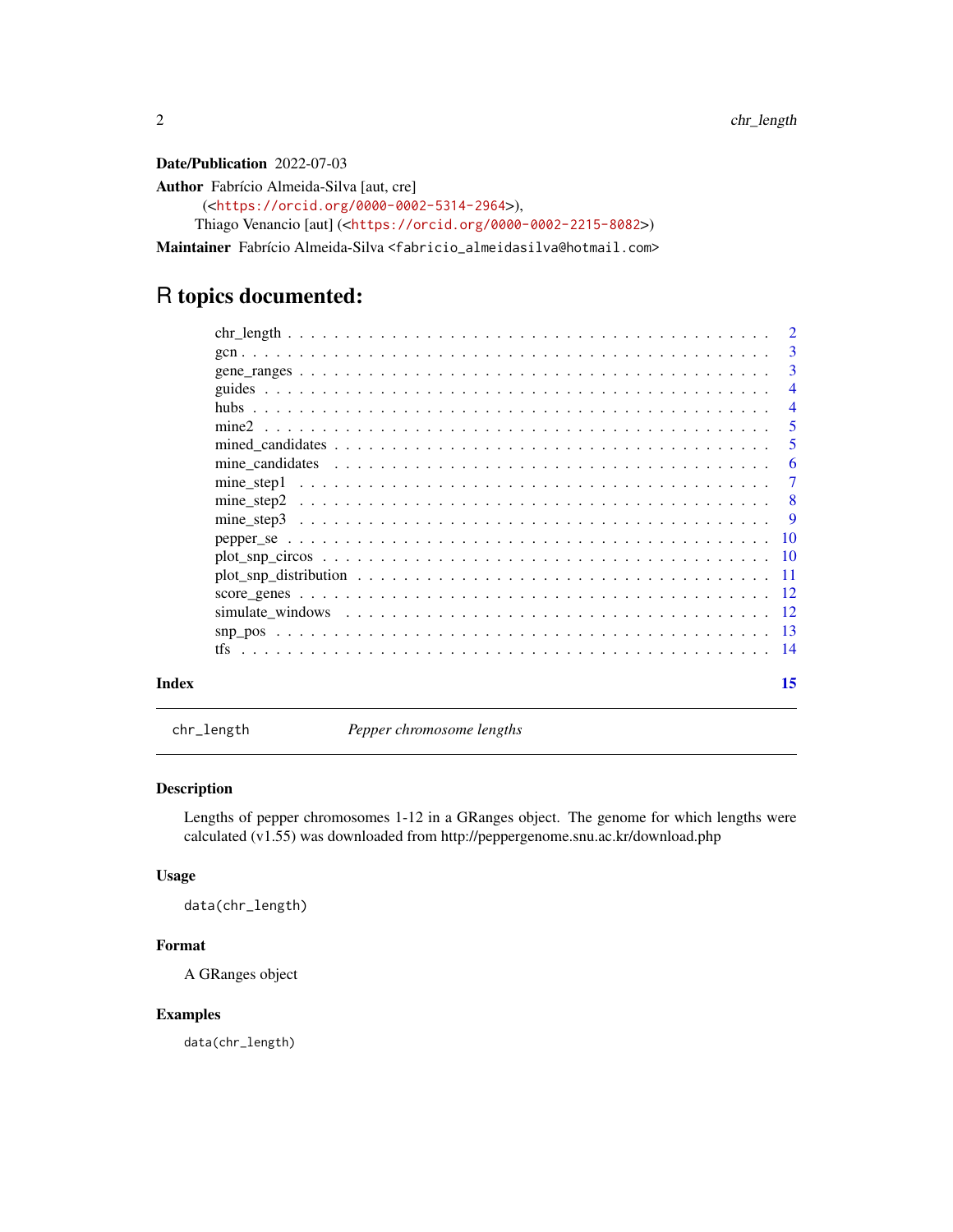<span id="page-2-0"></span>gcn *Simulation of the output list from BioNERO::exp2gcn() with pepper data*

#### Description

This object is a list as returned by BioNERO::exp2gcn(), but only the element genes\_and\_modules is included. For running time issues, only genes in the cyan module were kept in the element genes\_and\_modules. All other list elements have been assigned NULL. The network was inferred using the code from the vignette.

#### Usage

data(gcn)

#### Format

A list with the elements returned by BioNERO::exp2gcn().

#### Examples

data(gcn)

gene\_ranges *Genomic coordinates of pepper genes*

#### Description

GRanges object with genomic coordinates of pepper genes downloaded from http://peppergenome.snu.ac.kr/download.php.

#### Usage

data(gene\_ranges)

#### Format

A GRanges object

#### Examples

data(gene\_ranges)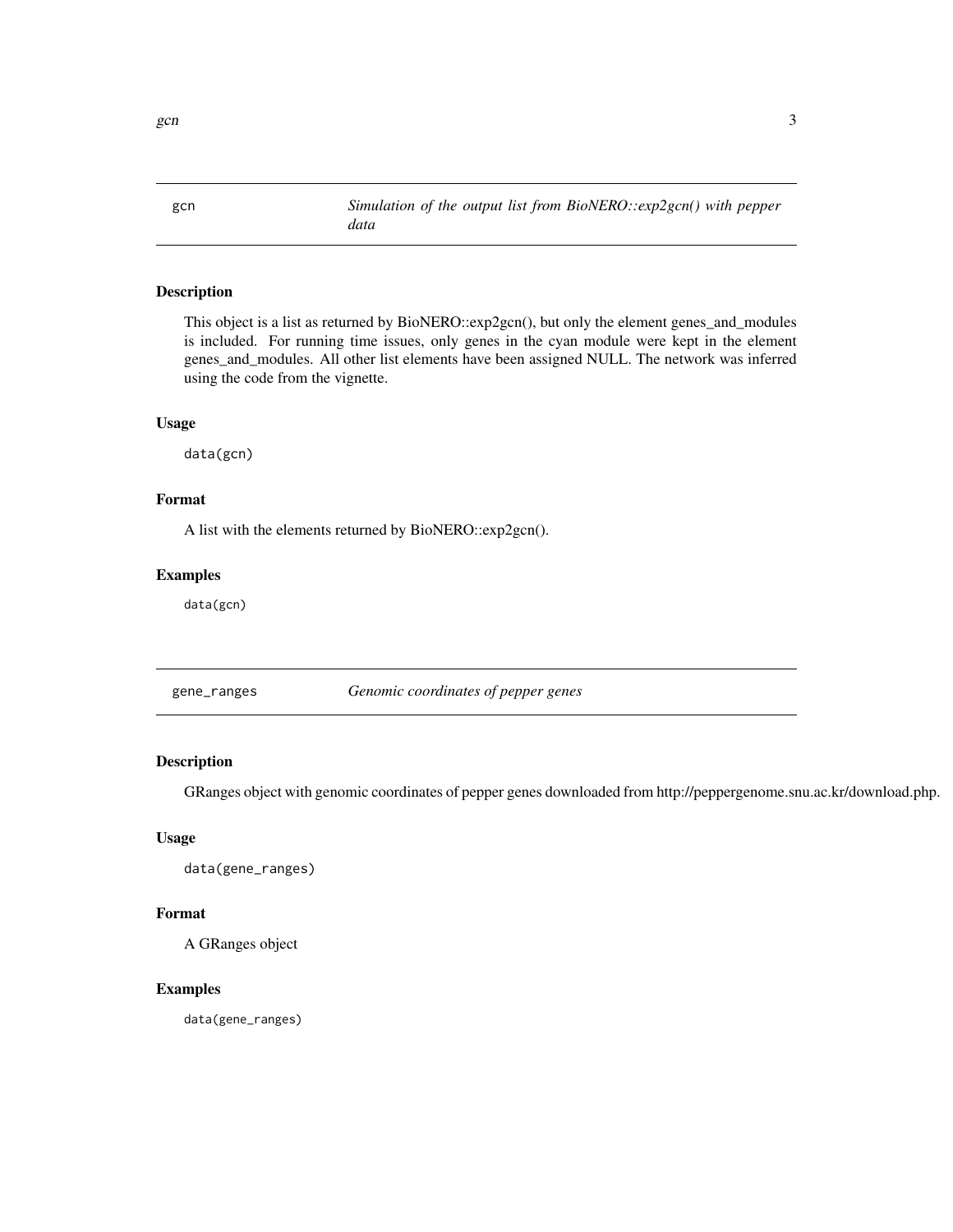<span id="page-3-0"></span>

The GO annotation was retrieved from PLAZA 4.0 Dicots.

#### Usage

data(guides)

#### Format

A data frame with genes in the first column and GO description in the second column.

#### References

Van Bel, M., Diels, T., Vancaester, E., Kreft, L., Botzki, A., Van de Peer, Y., ... & Vandepoele, K. (2018). PLAZA 4.0: an integrative resource for functional, evolutionary and comparative plant genomics. Nucleic acids research, 46(D1), D1190-D1196.

#### Examples

data(guides)

hubs *Example hub genes for the network stored in the gcn object*

#### Description

The data frame was created using the code from the vignette.

#### Usage

data(hubs)

#### Format

Data frame with gene IDs, module and intramodular degree.

#### Examples

data(hubs)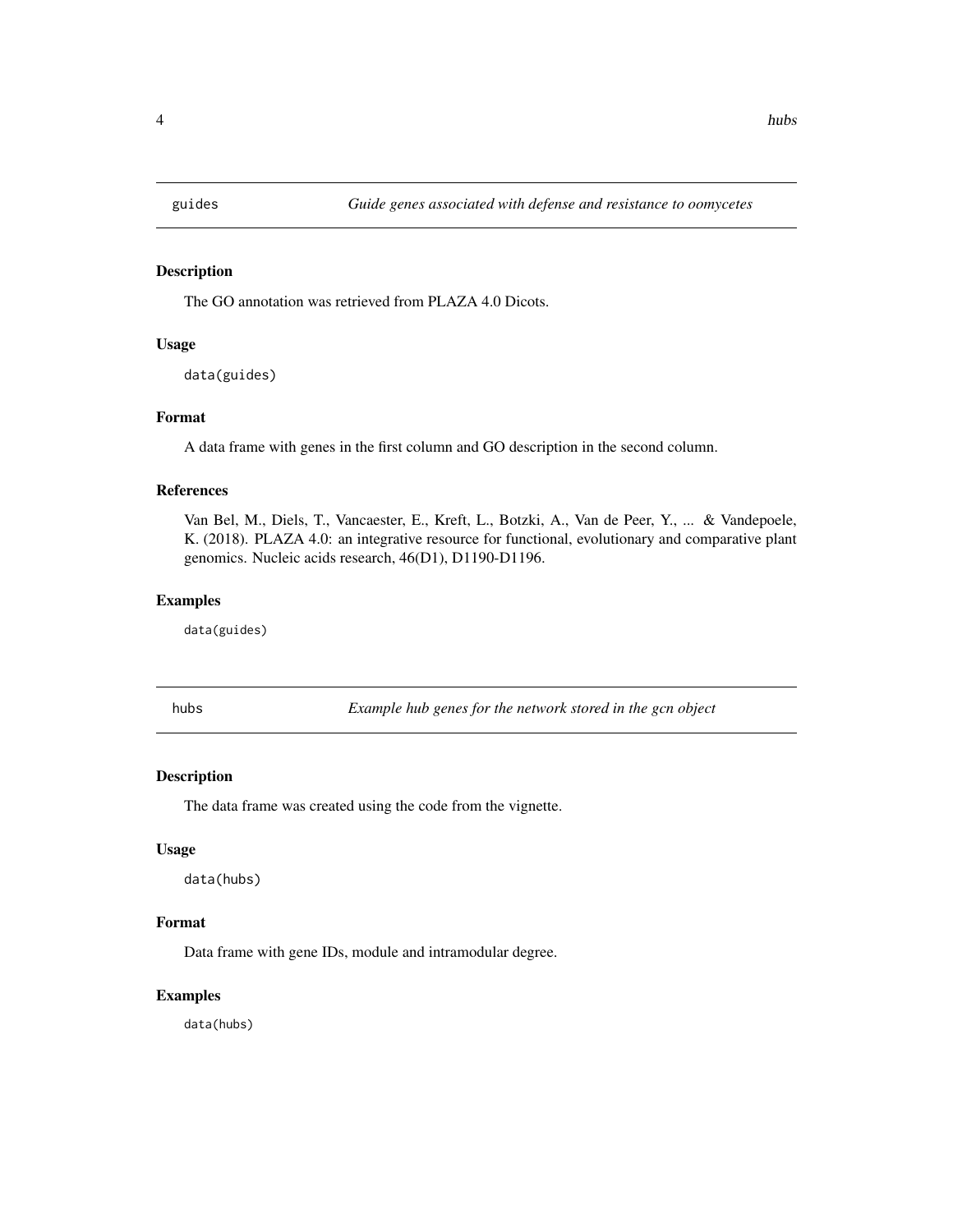<span id="page-4-0"></span>

The list was created using the example code from mine\_step().

#### Usage

data(mine2)

#### Format

List with elements 'candidates' (character vector) and 'enrichment' (data frame).

#### Examples

data(mine2)

mined\_candidates *Example output from mined\_candidates()*

#### Description

The data frame was created using the code from the vignette.

#### Usage

```
data(mined_candidates)
```
#### Format

Data frame with an example of the output from mined\_candidates

#### Examples

data(mined\_candidates)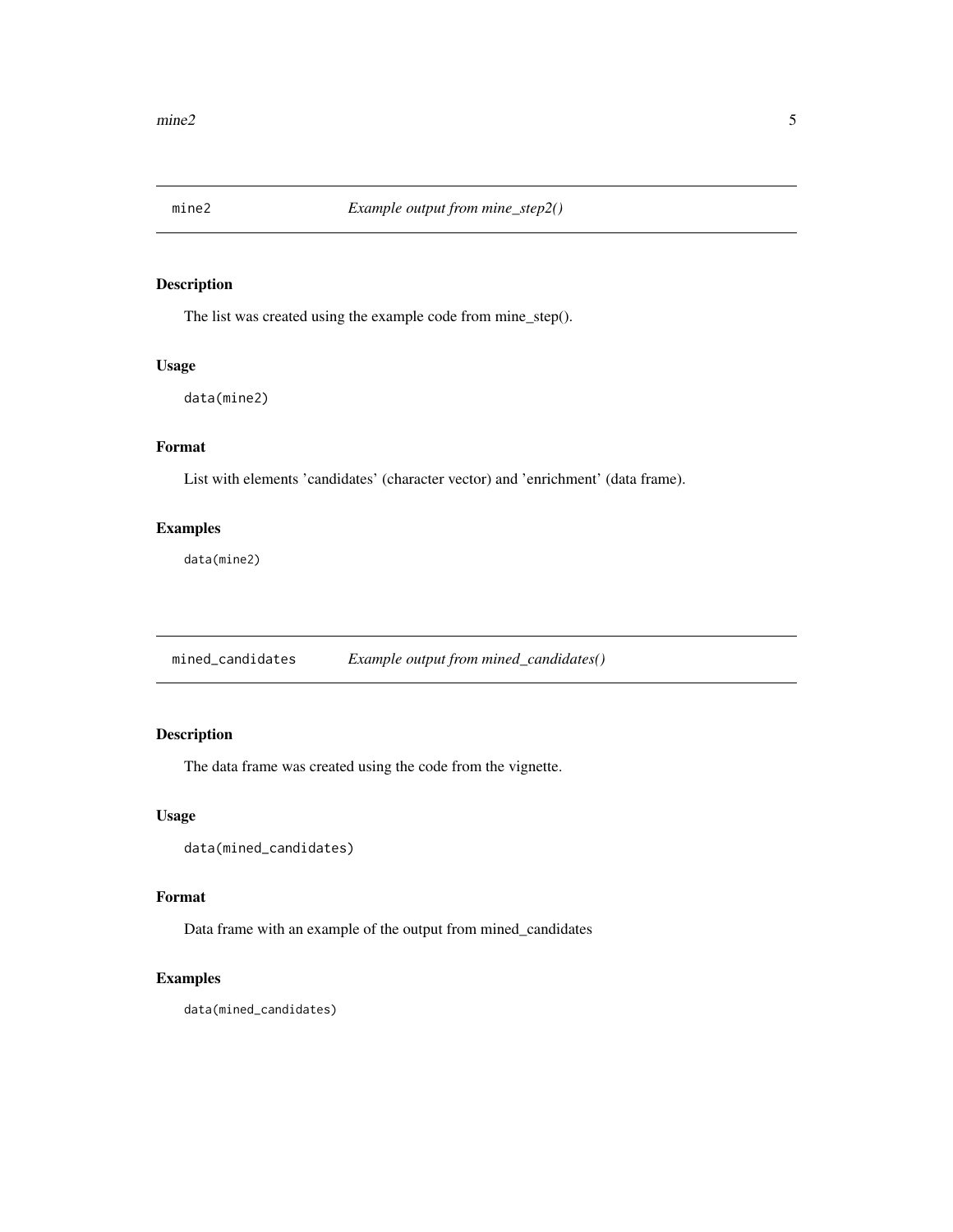<span id="page-5-0"></span>

Mine high-confidence candidate genes in a single step

#### Usage

```
mine_candidates(
  gene_ranges = NULL,
 marker_ranges = NULL,
 window = 2,
  expand_intervals = TRUE,
  gene\_col = "ID",exp = NULL,gcn = NULL,
  guides = NULL,
 metadata,
  sample_group,
 min\_cor = 0.2,
 alpha = 0.05,
  continuous = FALSE
)
```
#### Arguments

| gene_ranges      | A GRanges object with genomic coordinates of all genes in the genome.                                                                                                                                                          |
|------------------|--------------------------------------------------------------------------------------------------------------------------------------------------------------------------------------------------------------------------------|
| marker_ranges    | Genomic positions of SNPs. For a single trait, a GRanges object. For multiple<br>traits, a GRangesList or CompressedGRangesList object, with each element of<br>the list representing SNP positions for a particular trait.    |
| window           | Sliding window (in Mb) upstream and downstream relative to each SNP. Default:<br>2.                                                                                                                                            |
| expand_intervals |                                                                                                                                                                                                                                |
|                  | Logical indicating whether or not to expand markers that are represented by<br>intervals. This is particularly useful if users want to use a custom interval defined<br>by linkage disequilibrium, for example. Default: TRUE. |
| gene_col         | Column of the GRanges object containing gene ID. Default: "ID", the default<br>for gff/gff3 files imported with rtracklayer::import.                                                                                           |
| exp              | Expression data frame with genes in row names and samples in column names<br>or a Summarized Experiment object.                                                                                                                |
| gcn              | Gene coexpression network returned by BioNERO::exp2gcn().                                                                                                                                                                      |
| guides           | Guide genes as a character vector or as a data frame with genes in the first<br>column and gene annotation class in the second column.                                                                                         |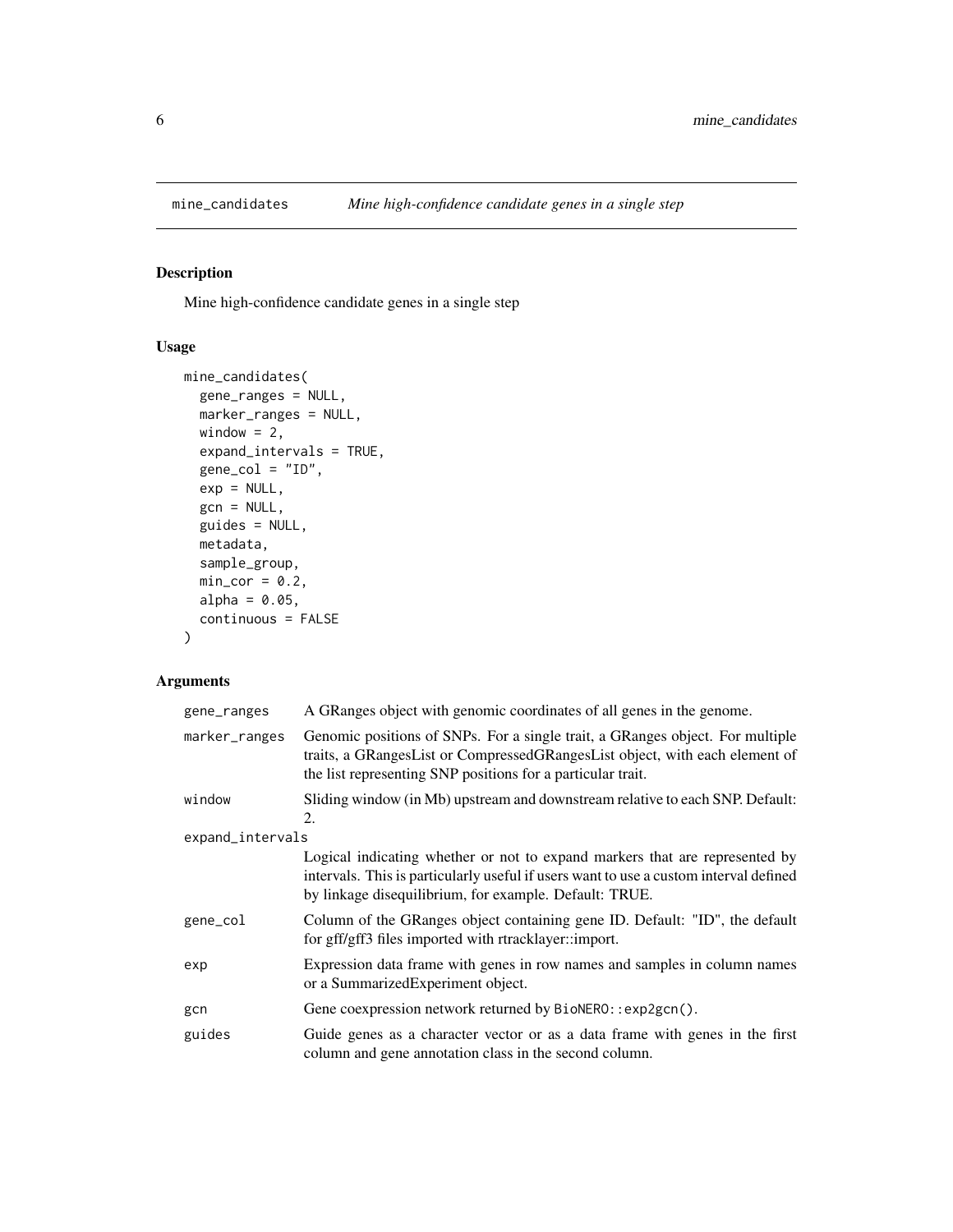#### <span id="page-6-0"></span>mine\_step1 7

| metadata     | Sample metadata with samples in row names and sample information in the first<br>column. Ignored if exp is a Summarized Experiment object, as the colData will<br>be extracted from the object. |
|--------------|-------------------------------------------------------------------------------------------------------------------------------------------------------------------------------------------------|
| sample_group | Level of sample metadata to be used for filtering in gene-trait correlation.                                                                                                                    |
| $min\_cor$   | Minimum correlation value for BioNERO:: gene_significance(). Default: 0.2                                                                                                                       |
| alpha        | Numeric indicating significance level. Default: 0.05                                                                                                                                            |
| continuous   | Logical indicating whether metadata is continuous or not. Default: FALSE                                                                                                                        |

#### Value

A data frame with mined candidate genes and their correlation to the condition of interest.

#### Examples

```
data(pepper_se)
data(snp_pos)
data(gene_ranges)
data(guides)
data(gcn)
set.seed(1)
candidates <- mine_candidates(gene_ranges, snp_pos, exp = pepper_se,
                              gcn = gcn, guides = guides,
                              sample_group = "PRR_stress")
```

| Step 1: Get all putative candidate genes for a given sliding window | mine_step1 |  |  |  |  |  |  |  |  |
|---------------------------------------------------------------------|------------|--|--|--|--|--|--|--|--|
|---------------------------------------------------------------------|------------|--|--|--|--|--|--|--|--|

#### Description

For a user-defined sliding window relative to each SNP, this function will subset all genes whose genomic positions overlap with the sliding window.

#### Usage

```
mine_step1(gene_ranges, marker_ranges, window = 2, expand_intervals = TRUE)
```
#### Arguments

| gene_ranges      | A GRanges object with genomic coordinates of all genes in the genome.                                                                                                                                                          |
|------------------|--------------------------------------------------------------------------------------------------------------------------------------------------------------------------------------------------------------------------------|
| marker_ranges    | Genomic positions of SNPs. For a single trait, a GRanges object. For multiple<br>traits, a GRangesList or CompressedGRangesList object, with each element of<br>the list representing SNP positions for a particular trait.    |
| window           | Sliding window (in Mb) upstream and downstream relative to each SNP. Default:                                                                                                                                                  |
|                  | $\mathfrak{D}_{\cdot}$                                                                                                                                                                                                         |
| expand_intervals |                                                                                                                                                                                                                                |
|                  | Logical indicating whether or not to expand markers that are represented by<br>intervals. This is particularly useful if users want to use a custom interval defined<br>by linkage disequilibrium, for example. Default: TRUE. |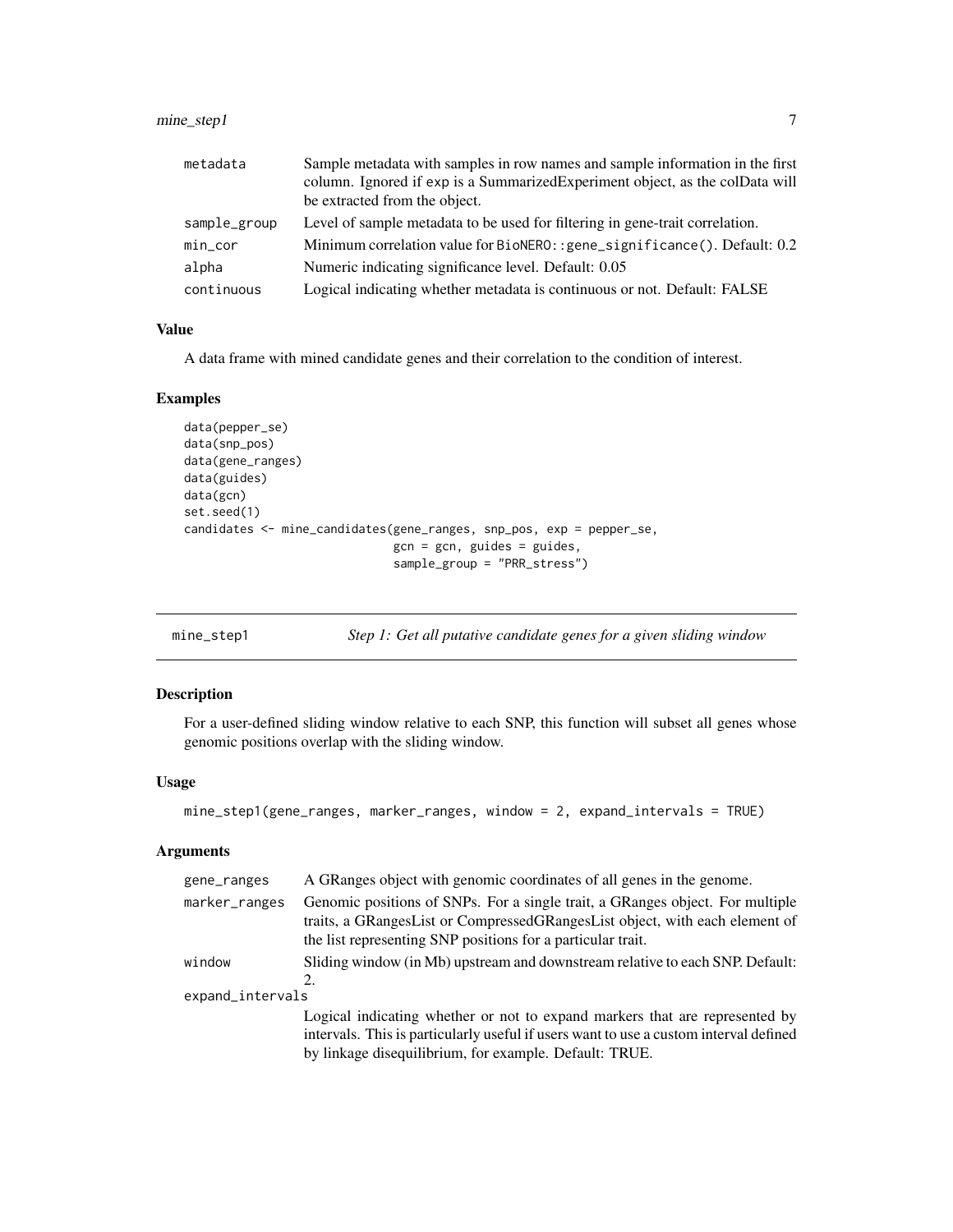#### <span id="page-7-0"></span>Value

A GRanges or GRangesList object with the genomic positions of all putative candidate genes.

#### See Also

[findOverlaps-methods](#page-0-0)

#### Examples

```
data(snp_pos)
data(gene_ranges)
genes <- mine_step1(gene_ranges, snp_pos, window = 2)
```
mine\_step2 *Step 2: Get candidates in modules enriched in guide genes*

#### Description

Step 2: Get candidates in modules enriched in guide genes

#### Usage

mine\_step2(exp, gcn, guides, candidates)

#### Arguments

| exp        | Expression data frame with genes in row names and samples in column names<br>or a SummarizedExperiment object.                         |
|------------|----------------------------------------------------------------------------------------------------------------------------------------|
| gcn        | Gene coexpression network returned by BioNERO: : exp2gcn().                                                                            |
| guides     | Guide genes as a character vector or as a data frame with genes in the first<br>column and gene annotation class in the second column. |
| candidates | Character vector of all candidates genes to be inspected.                                                                              |

#### Value

A list of 2 elements:

candidates Character vector of candidates after step 2 enrichment Data frame of results for enrichment analysis

#### Examples

```
data(pepper_se)
data(guides)
data(gcn)
set.seed(1)
mine2 <- mine_step2(pepper_se, gcn = gcn, guides = guides$Gene,
                    candidates = rownames(pepper_se))
```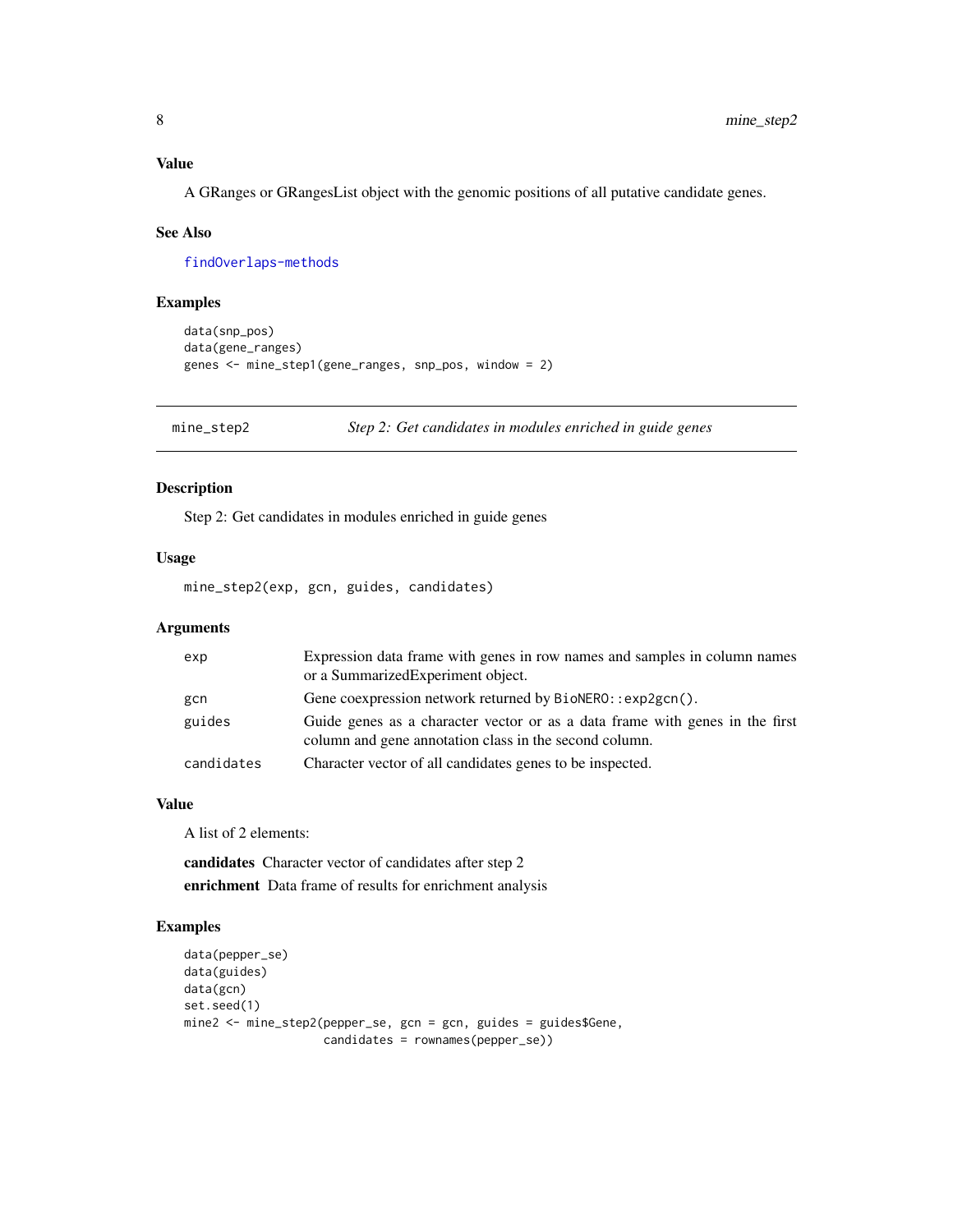<span id="page-8-0"></span>

Step 3: Select candidates based on gene significance

#### Usage

```
mine_step3(
  exp,
 metadata,
 candidates,
  sample_group,
 min\_cor = 0.2,
  alpha = 0.05,
  continuous = FALSE
)
```
#### Arguments

| exp          | Expression data frame with genes in row names and samples in column names<br>or a Summarized Experiment object.                                                                                 |
|--------------|-------------------------------------------------------------------------------------------------------------------------------------------------------------------------------------------------|
| metadata     | Sample metadata with samples in row names and sample information in the first<br>column. Ignored if exp is a Summarized Experiment object, as the colData will<br>be extracted from the object. |
| candidates   | Character vector of candidate genes to be inspected.                                                                                                                                            |
| sample_group | Level of sample metadata to be used for filtering in gene-trait correlation.                                                                                                                    |
| $min\_cor$   | Minimum correlation value for BioNERO:: gene_significance(). Default: 0.2                                                                                                                       |
| alpha        | Numeric indicating significance level. Default: 0.05                                                                                                                                            |
| continuous   | Logical indicating whether metadata is continuous or not. Default: FALSE                                                                                                                        |

#### Value

A data frame with mined candidate genes and their correlation to the condition of interest.

#### Examples

```
data(pepper_se)
data(snp_pos)
data(gene_ranges)
data(guides)
data(gcn)
data(mine2)
set.seed(1)
mine3 <- mine_step3(pepper_se, candidates = mine2$candidates,
                    sample_group = "PRR_stress")
```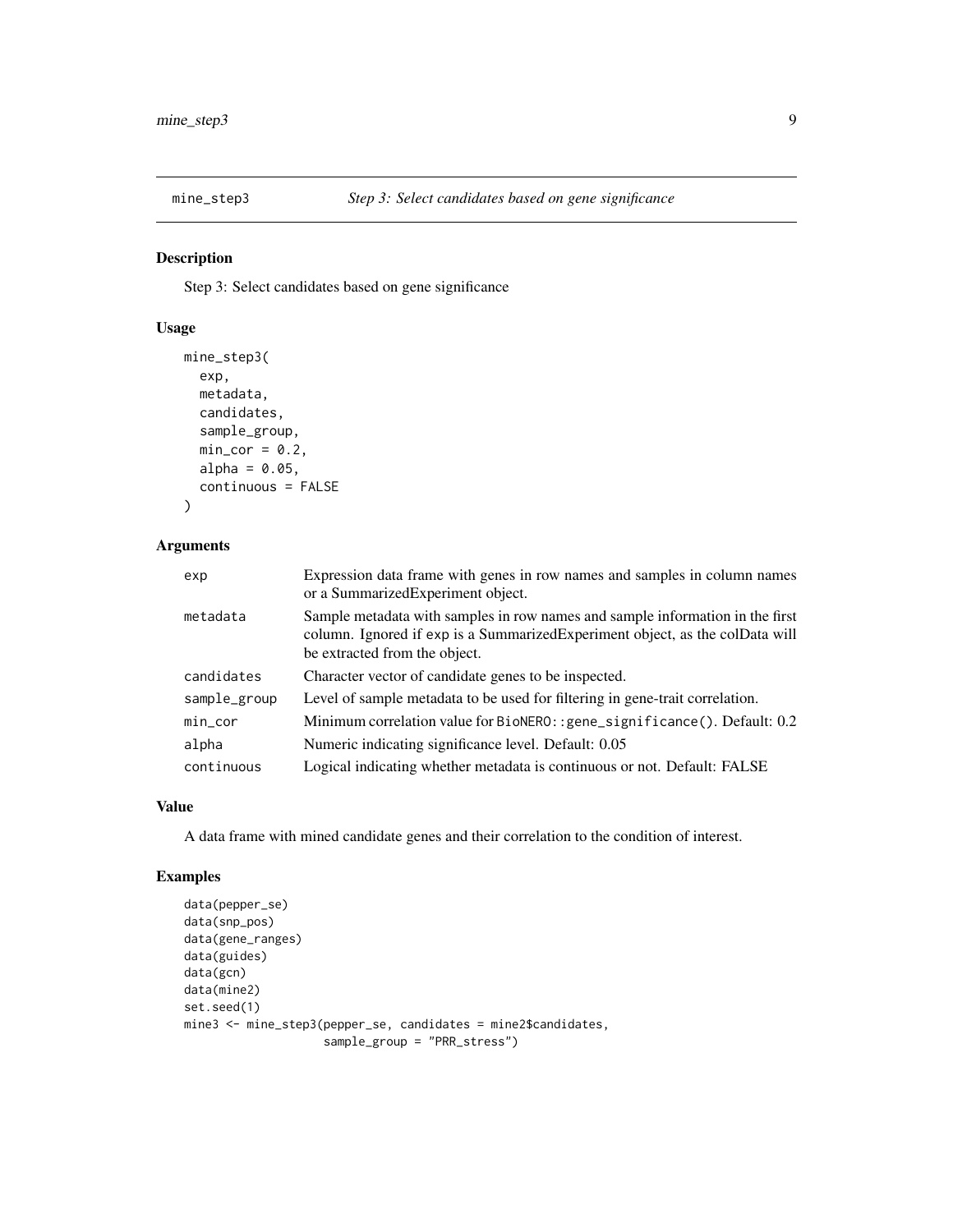<span id="page-9-0"></span>

The data were filtered to keep only the top 4000 genes with highest RPKM values in PRR stressrelated samples.

#### Usage

```
data(pepper_se)
```
#### Format

A SummarizedExperiment object.

#### References

Kim, MS., Kim, S., Jeon, J. et al. Global gene expression profiling for fruit organs and pathogen infections in the pepper, Capsicum annuum L.. Sci Data 5, 180103 (2018). https://doi.org/10.1038/sdata.2018.103

#### Examples

```
data(pepper_se)
```
plot\_snp\_circos *Circos plot of SNP distribution across chromosomes*

#### Description

Circos plot of SNP distribution across chromosomes

#### Usage

```
plot_snp_circos(genome_ranges, gene_ranges, marker_ranges)
```
#### Arguments

|               | genome_ranges A GRanges object with chromosome lengths.                                                                                                                                                                     |
|---------------|-----------------------------------------------------------------------------------------------------------------------------------------------------------------------------------------------------------------------------|
| gene_ranges   | A GRanges object with genomic coordinates of all genes in the genome.                                                                                                                                                       |
| marker_ranges | Genomic positions of SNPs. For a single trait, a GRanges object. For multiple<br>traits, a GRangesList or CompressedGRangesList object, with each element of<br>the list representing SNP positions for a particular trait. |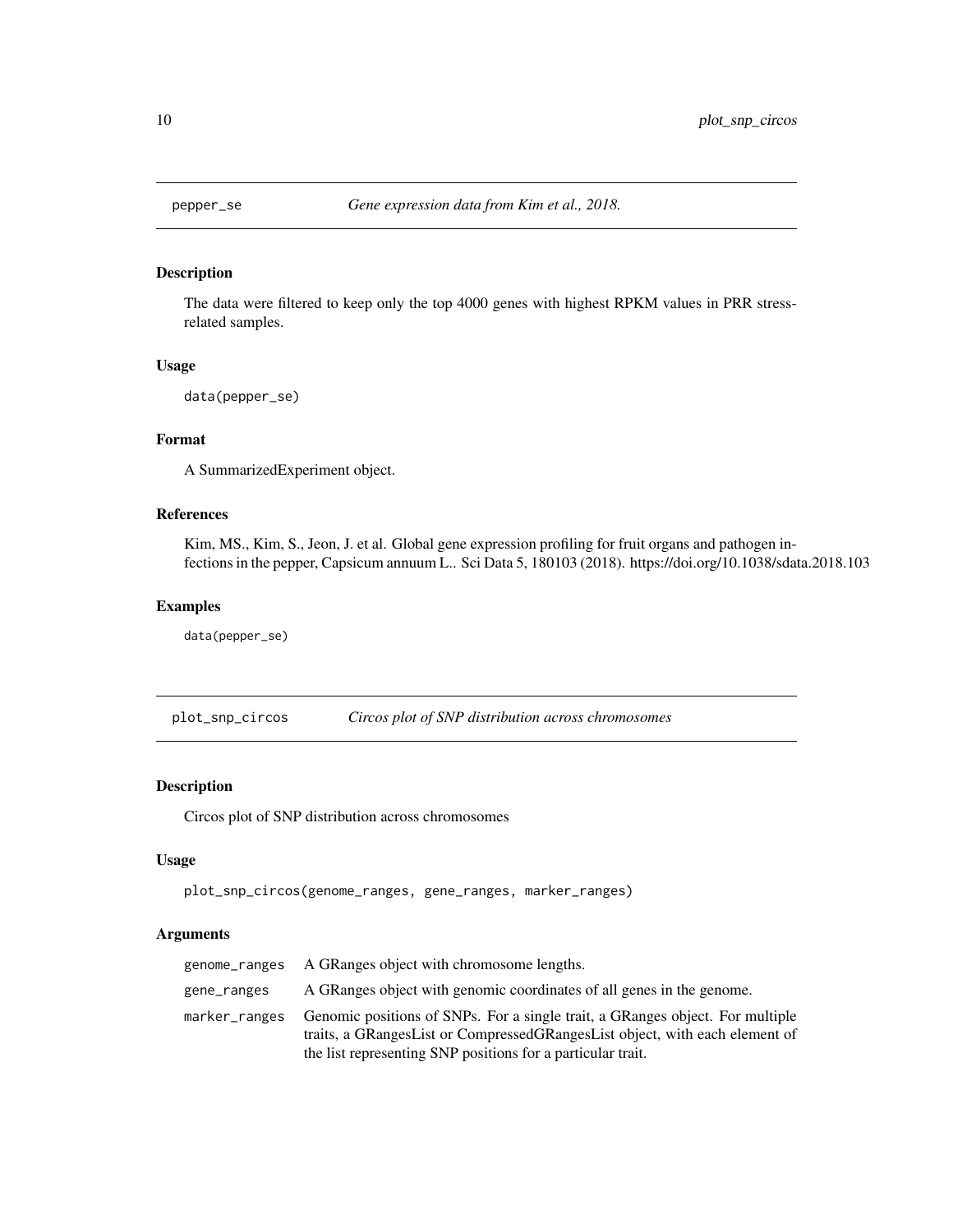<span id="page-10-0"></span>plot\_snp\_distribution 11

#### Value

A ggplot object with a circos plot of molecular marker distribution across chromosomes.

#### Examples

```
data(snp_pos)
data(gene_ranges)
data(chr_length)
p <- plot_snp_circos(chr_length, gene_ranges, snp_pos)
```
plot\_snp\_distribution *Plot a barplot of SNP distribution across chromosomes*

#### Description

Plot a barplot of SNP distribution across chromosomes

#### Usage

plot\_snp\_distribution(marker\_ranges)

#### Arguments

marker\_ranges Genomic positions of SNPs. For a single trait, a GRanges object. For multiple traits, a GRangesList or CompressedGRangesList object, with each element of the list representing SNP positions for a particular trait. List elements must have names for proper labelling.

#### Value

A ggplot object.

#### Examples

```
data(snp_pos)
p <- plot_snp_distribution(snp_pos)
```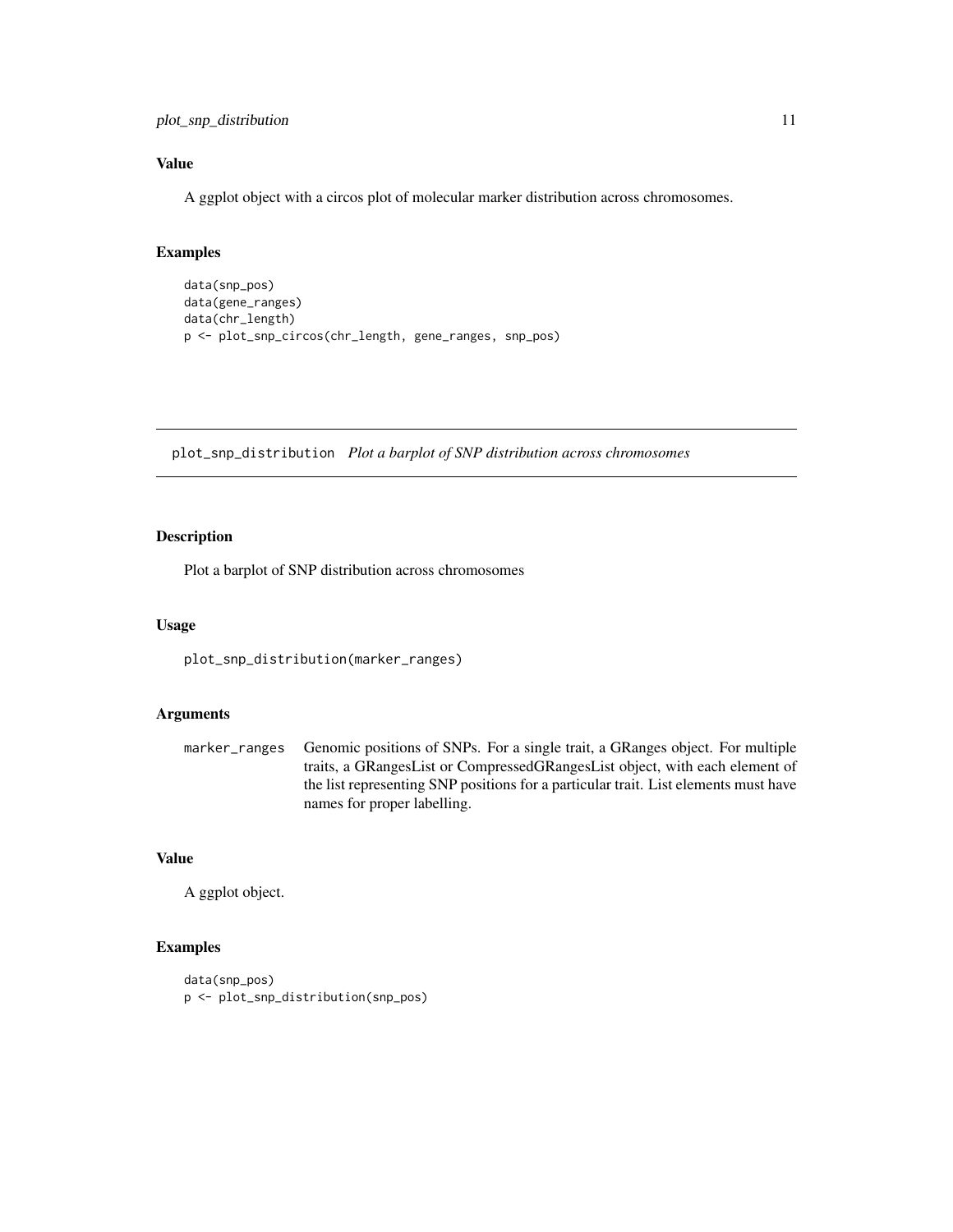<span id="page-11-0"></span>

Score candidate genes and select the top n genes

#### Usage

```
score_genes(mined_candidates, hubs = NULL, tfs = NULL, pick_top = 10)
```
#### Arguments

| mined_candidates |                                                             |
|------------------|-------------------------------------------------------------|
|                  | Data frame resulting from mine_candidates() or mine_step(). |
| hubs             | Character vector of hub genes.                              |
| tfs              | Character vector of transcription factors.                  |
| pick_top         | Number of top genes to select. Default: 10.                 |

#### Value

Data frame with top n candidates and their scores.

#### Examples

```
data(tfs)
data(hubs)
data(mined_candidates)
set.seed(1)
scored <- score_genes(mined_candidates, hubs$Gene, tfs$Gene_ID)
```
simulate\_windows *Simulate number of genes for each sliding window*

#### Description

This function counts genes that are contained in sliding windows related to each SNP.

#### Usage

```
simulate_windows(
  gene_ranges,
 marker_ranges,
 windows = seq(0.1, 2, by = 0.1),
  expand_intervals = TRUE
)
```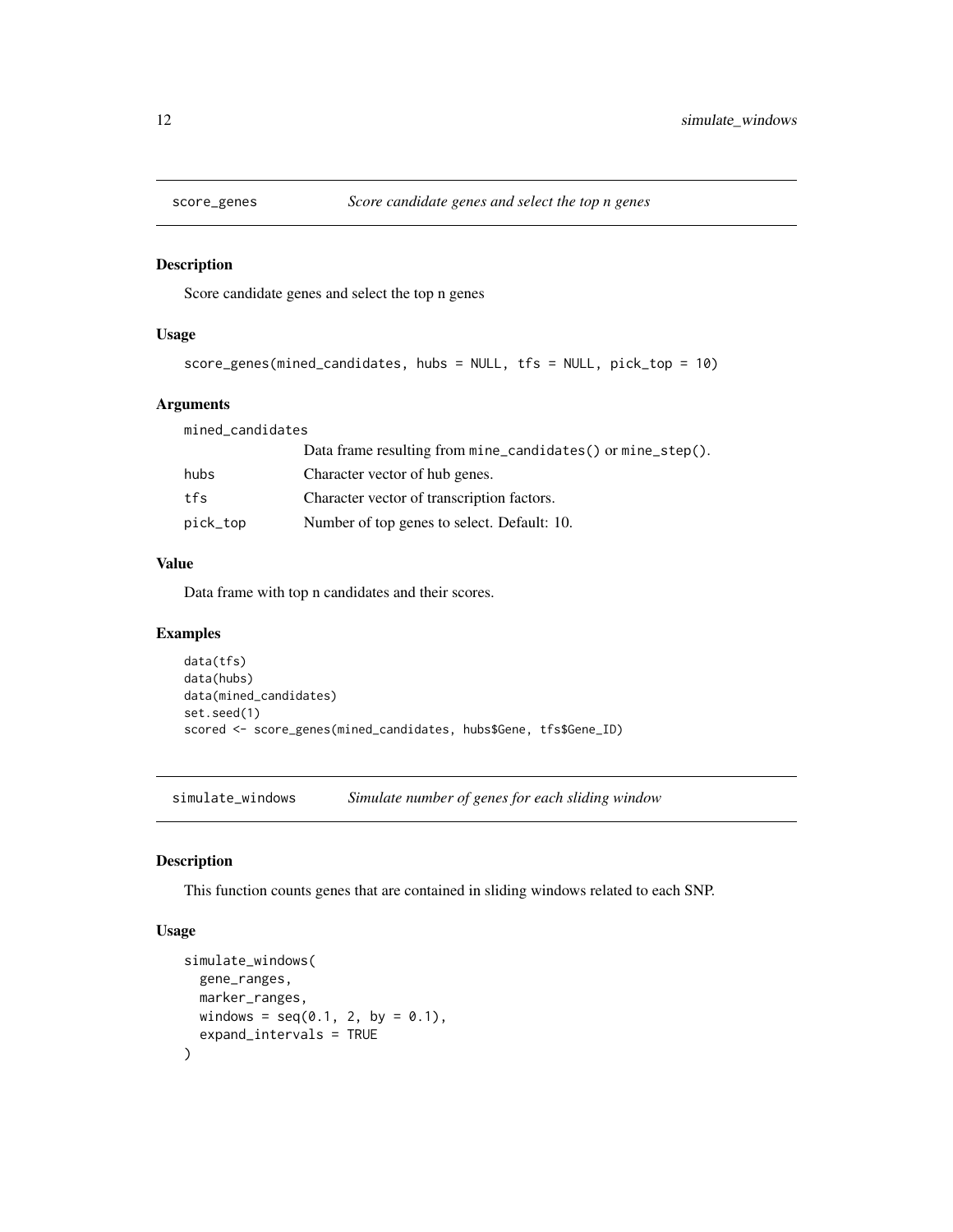#### <span id="page-12-0"></span>snp\_pos 13

#### Arguments

| gene_ranges      | A GRanges object with genomic coordinates of all genes in the genome.                                                                                                                                                       |  |  |  |
|------------------|-----------------------------------------------------------------------------------------------------------------------------------------------------------------------------------------------------------------------------|--|--|--|
| marker_ranges    | Genomic positions of SNPs. For a single trait, a GRanges object. For multiple<br>traits, a GRangesList or CompressedGRangesList object, with each element of<br>the list representing SNP positions for a particular trait. |  |  |  |
| windows          | Sliding windows (in Mb) upstream and downstream relative to each SNP. De-<br>fault: $seq(0.1, 2, by = 0.1)$ .                                                                                                               |  |  |  |
| expand_intervals |                                                                                                                                                                                                                             |  |  |  |
|                  | Logical indicating whether or not to expand markers that are represented by                                                                                                                                                 |  |  |  |
|                  | intervals. This is particularly useful if users want to use a custom interval defined                                                                                                                                       |  |  |  |
|                  | by linkage disequilibrium, for example. Default: TRUE.                                                                                                                                                                      |  |  |  |

#### Details

By default, the function creates 20 sliding windows by expanding upstream and downstream boundaries for each SNP from 0.1 Mb (100 kb) to 2 Mb.

#### Value

A ggplot object summarizing the results of the simulations.

#### See Also

[findOverlaps-methods](#page-0-0)

#### Examples

data(snp\_pos) data(gene\_ranges) simulate\_windows(gene\_ranges, snp\_pos)

snp\_pos *Capsicum annuum SNPs associated with resistance to Phytophthora root rot.*

### Description

The SNPs in this data set were retrieved from Siddique et al., 2019, and they are associated to resistance to Phytophthora root rot.

#### Usage

data(snp\_pos)

#### Format

A GRanges object.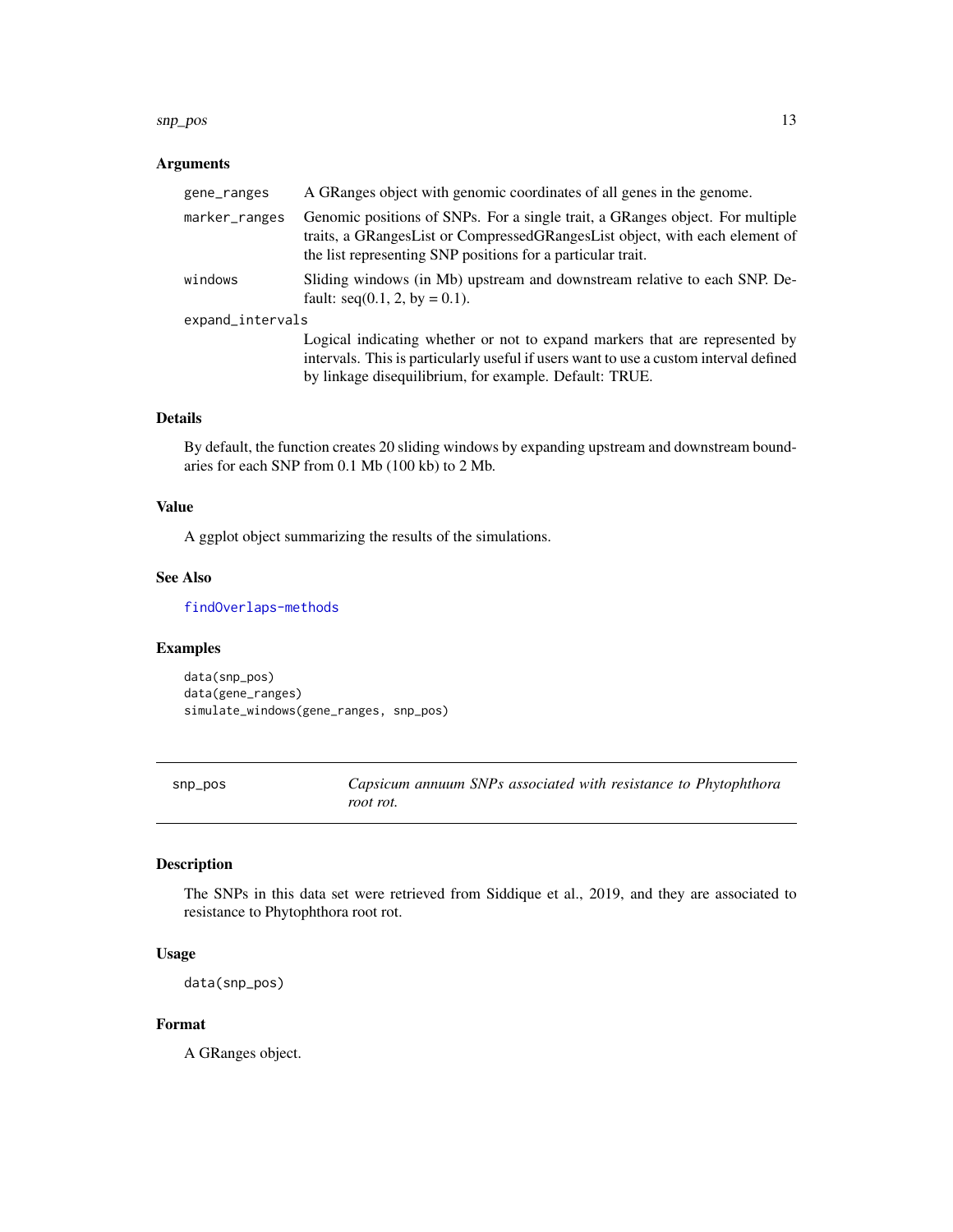#### <span id="page-13-0"></span>References

Siddique, M.I., Lee, HY., Ro, NY. et al. Identifying candidate genes for Phytophthora capsici resistance in pepper (Capsicum annuum) via genotyping-by-sequencing-based QTL mapping and genome-wide association study. Sci Rep 9, 9962 (2019). https://doi.org/10.1038/s41598-019- 46342-1

#### Examples

data(snp\_pos)

tfs *Pepper transcription factors*

#### Description

Pepper transcription factors and their families retrieved from PlantTFDB 4.0.

#### Usage

data(tfs)

#### Format

A data frame with gene IDs in the first column and TF families in the second column.

#### References

Jin, J., Tian, F., Yang, D. C., Meng, Y. Q., Kong, L., Luo, J., & Gao, G. (2016). PlantTFDB 4.0: toward a central hub for transcription factors and regulatory interactions in plants. Nucleic acids research, gkw982.

#### Examples

data(tfs)